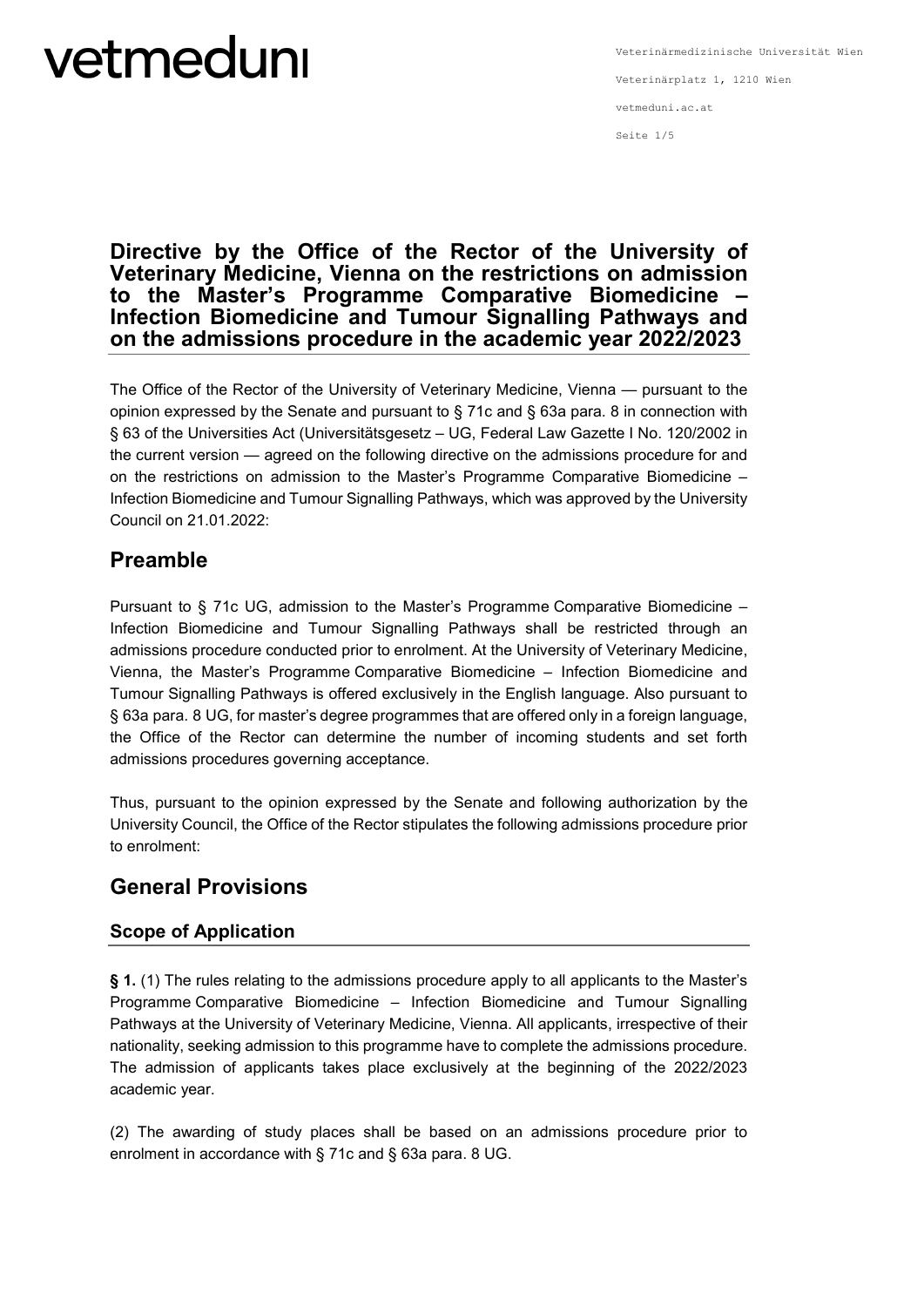**§ 2.** (1) For enrolment, the successful completion of admissions procedure prior to enrolment is mandatory, in addition to requirements for the general and special university entrance qualification pursuant to §§ 64 UG.

(2) Pursuant to § 64 para. 3 UG, admission to a master's degree programme requires the completion of a bachelor's degree programme in a relevant subject, another degree programme in a relevant subject of at least the same level of higher education at a recognized domestic or foreign post-secondary educational institution, or a degree programme defined in the curriculum of the master's degree programme.

### **Number of places**

§ 3. The number of incoming students shall be set at 15 for the 2022/2023 academic year.

## **Admissions Procedure**

### **General provisions**

**§ 4.** (1) The awarding of study places shall be based on an admissions procedure, whose prerequisite shall be participation in the online application process (§ 5). The points relevant for ranking shall be determined according to the number of points achieved on the aptitude test (§ 7).

(2) The admissions procedure shall take place once a year prior to the start of the winter semester. Enrolment in the master's programme shall take place only during the 2022/2023 winter semester following successful completion of the admissions procedure and after the other requirements for admission (§§ 63ff UG) have been fulfilled.

(3) Any and all costs incurred by applicants in connection with participation in the admissions procedure shall be borne entirely by the applicants and shall not be reimbursed.

### **Online Application**

**§ 5.** (1) Applicants shall be required to apply for a study place exclusively online by means of a web-based form on the website of the University of Veterinary Medicine, Vienna within the application period from 2 May 2022 to 3 June 2022 defined by the Rectorate. Other application methods (e.g. via email, fax, telephone or the like) are not permitted and will not be taken into account, with the same applying to online applications submitted prior to or after the application period. There shall be no extensions of the application period.

(2) Applicants may apply to only one of the master's degree programmes at the University of Veterinary Medicine, Vienna.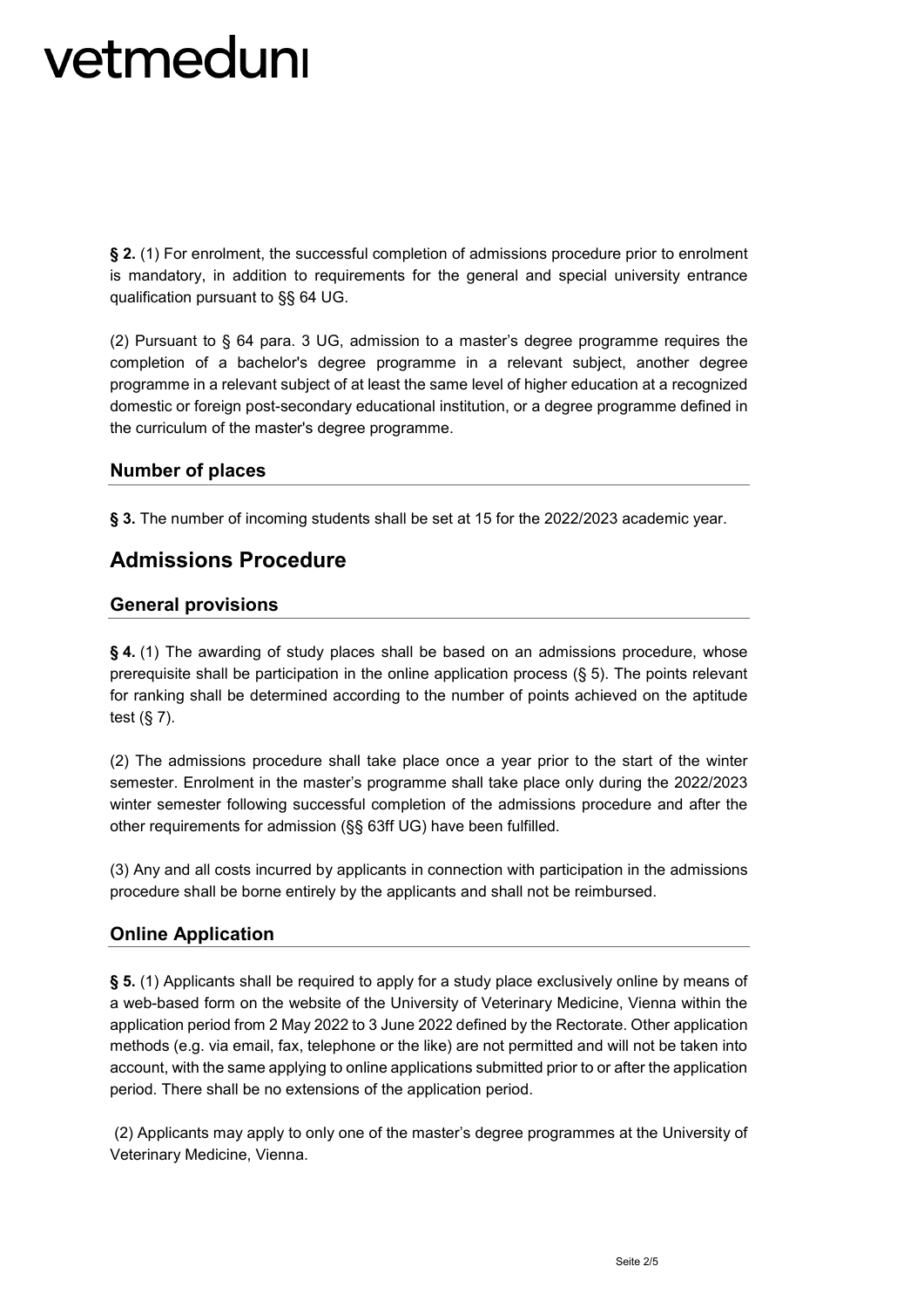(3) In their online applications, applicants are required to include general (personal) information, along with a valid email address. For the purposes of statistics and evaluation, information about applicants' parents will also be collected. Online applications that are incomplete, untruthful, not in compliance with the instructions for filling out the form or received outside of the application period are invalid and will not be taken into consideration; the same applies to prohibited and particularly to fraudulent multiple applications. Requests for improvements shall not be granted.

(4) In as far as direct communication with the applicant is required by the University of Veterinary Medicine, Vienna in the course of the admissions procedure, this shall take place exclusively through the email address indicated in the online application or via the applicant management.

#### **Fees**

**§ 6.** (1) Applicants shall be required to pay an application fee in the amount of 50 euros. This fee is to be received by 10 June 2022. No extensions shall be granted.

(2) In the event that fees received cannot be allocated to an applicant (e.g. no or an incorrect payment reference, or due to a bank error), or if a lower amount is received, the applicant shall be excluded from the admissions procedure. Amounts which are not received within the deadline shall lead to the applicant being excluded from the admissions procedure and shall be reimbursed by the University of Veterinary Medicine, Vienna.

(3) If applicants, despite a successful online application, do not show up for the aptitude test  $(S, 7)$  or if the admissions process is discontinued as set forth in  $S, 7$  para. 2, there shall be no entitlement for a refund of the application fee.

### **Aptitude Test**

**§ 7.** (1) The aptitude test shall be administered exclusively in the English language and shall consist of 60 subject-specific questions pertaining to the course of studies. The test duration is 90 minutes. One or half a point is awarded for each correctly answered subject-specific question. A question cannot be completed with minus points.

(2) Scheduled to take place from July 18th to 22nd, 2022, the aptitude test must be completed in person by applicants who submitted a successful online application  $(\S 5)$  by the deadline and paid the fee correctly  $(§ 6)$ . Applicants are responsible to observe special travel regulations (especially quarantine regulations). Any necessary postponements due to pandemic regulations will be announced on the home page in time. Should the number of participants for the aptitude test be less than the number of places allocated for the master's programme (§ 3), the aptitude test may be cancelled. The aptitude test is not an examination in the sense of §§ 72ff UG.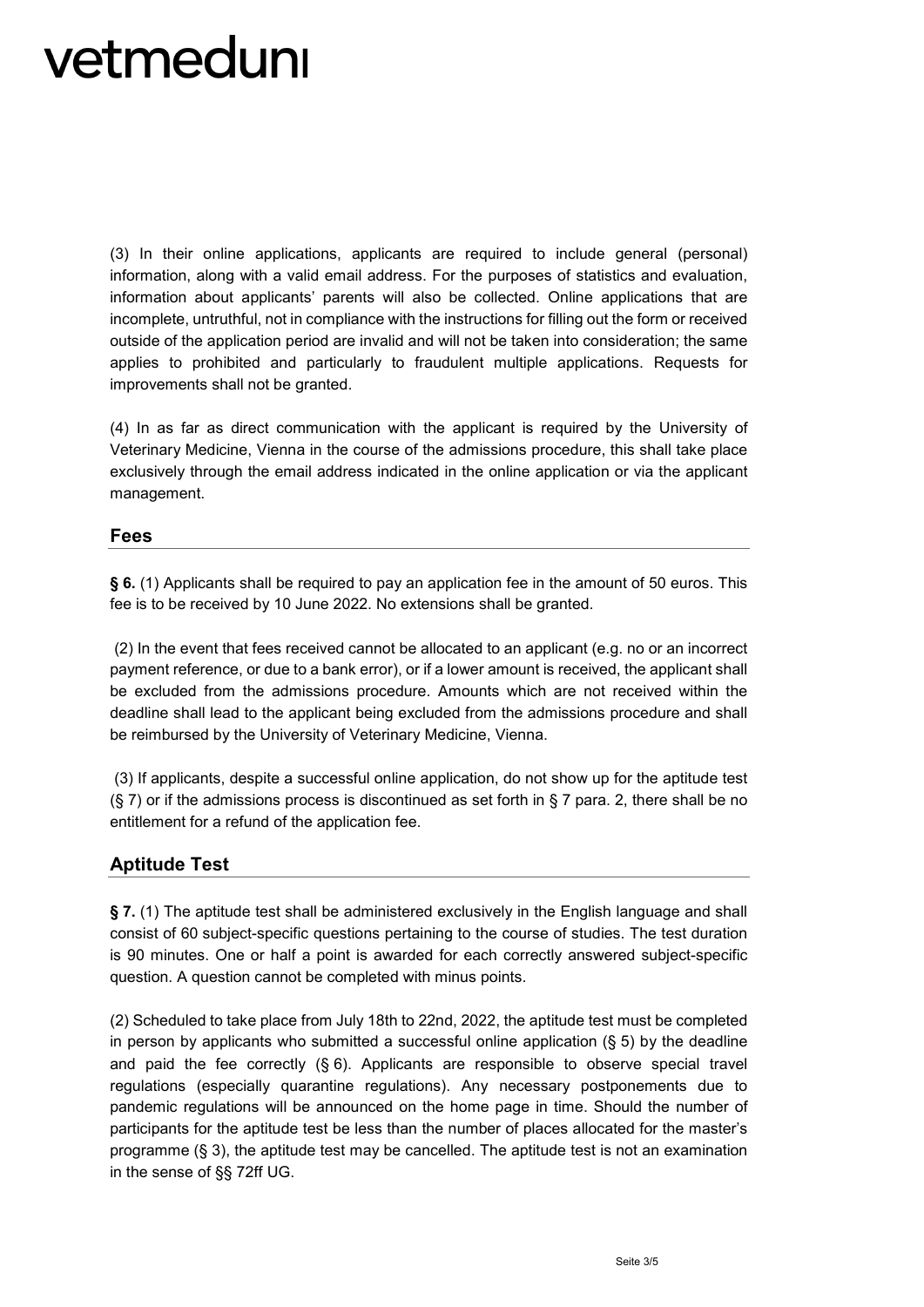(3) The subject matter for subject-matter-specific questions pertaining to the course of studies shall be posted on the home page of the University and in the university gazette (Mitteilungsblatt) of Veterinary Medicine, Vienna not later than 4 months before the aptitude test (§ 71b para. 7 item 3 UG).

(4) The aptitude test shall take place only on the dates announced in due course on the home page of the University of Veterinary Medicine, Vienna. Applicants who show up late or do not show up at all on the dates announced shall be disqualified from the application procedure and admission to the master's programme will not be possible.

(5) Applicants must present official photo identification (valid passport, driver's license etc.) as proof of identity.

(6) The identity of the aptitude test participant must be determined prior to the start of the aptitude test via the official photo identification brought by the applicant. Should an unequivocal positive identification not be possible, invigilators shall not permit the applicant to participate in the aptitude test.

(7) Aptitude test participants who interfere with the orderly administration of the test may be warned by the test proctor and, in cases of severe or multiple infringements, may be excluded from the remainder of the test. In such a case, the applicant shall be disqualified from the admissions procedure.

(8) Applicants who attempt to influence their test results through dishonest means may be warned by the test proctor and, in cases of severe or multiple infringements, may be excluded from the remainder of the test. Dishonest means are, in particular, the use of prohibited resources, the use of cameras, mobile phones or other electronic devices during the test or continuing to work on a section of the test outside of the allotted time. Should aptitude test participants be excluded from the remainder of the test due to the employment of dishonest means or the employment of dishonest means be determined after completion of the aptitude test, the applicant shall be disqualified from the admissions procedure.

(9) If necessary, due to pandemic regulations, the written aptitude test can also be conducted in the form of a written online examination without the personal presence of the applicants.

### **Ranking and Acceptance**

**§ 8.** (1) The number of points achieved by the applicant during the admissions procedure will be calculated and then used to form a ranking. The number of study places available shall be offered to those applicants with the highest number of points. In the event of equal rankings, priority shall be given to applicants of the gender, which is underrepresented. If equal rankings still exist as a result, lots shall be drawn.